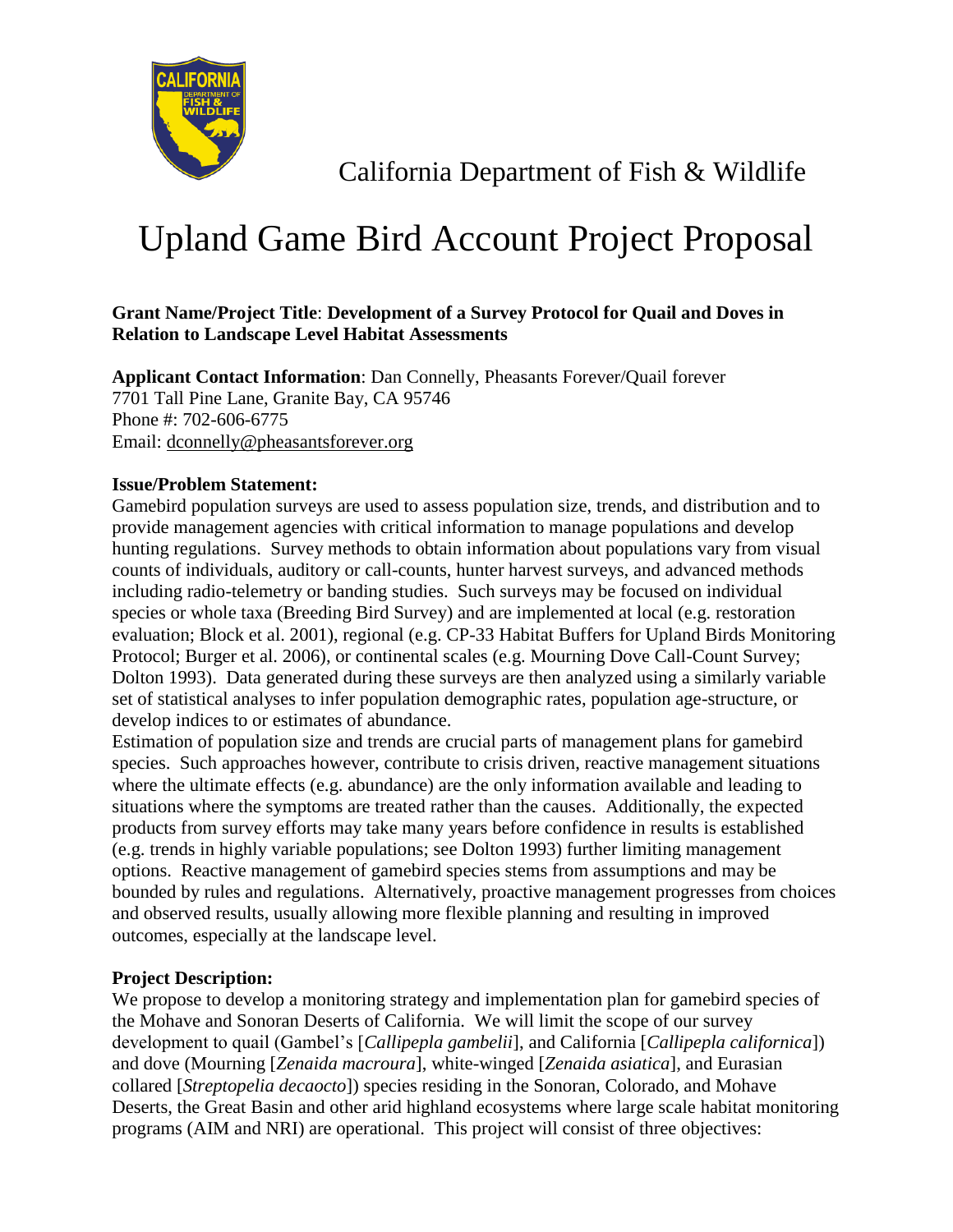- Conduct a literature review detailing pros and cons and suitability of survey methods used to investigate population abundance, trends, and distribution of quail and dove species.
- Develop and conduct pilot investigation of a survey protocol for quail and dove that integrates and coordinates with the large scale habitat monitoring programs administered by the BLM (AIM) and NRCS (NRI).
- Develop methods to integrate survey analysis protocol with local, regional, and continental bird survey programs (e.g., Mourning Dove Call-Count Survey, Breeding Bird Survey, Christmas Bird Count)

We intend to utilize the AIM pilot program and the data points BLM established as part of the Riverside East, Solar Energy Zone (SEZ) Project. The one hundred AIM points put on the ground by BLM were established to try and explore the utility of the program in analyzing the 147,000 acres solar development in eastern Riverside Co. At \$5,000 for each established data point and data collection i.e. \$1,000 for Core methods and up to an additional \$4,000 for secondary surveys. The existing surveys are primarily focused on listed species. We plan to use at least ten of these sites as reference points to develop the proposed protocols for our designated gamebirds.

#### **Timeline/Tasks:**

October 2014 –March 2015:

Literature Review

Pilot Survey Design Phase (Methods may include Call-Count Routes; Acoustic Recording Devices; Point Counts)

#### April-May 2015:

Pilot Survey Implementation (~3 weeks of daily surveys)

June-July 2015:

Pilot Survey Evaluation and Analysis

Coordination and integration with habitat and bird monitoring programs (May include AIM, NRI, Mojave Desert Network Inventory and Monitoring Program [National Park Service], Breeding Bird Survey, Christmas Bird Count, Mourning Dove Call Count, and state agency surveys)

August-September 2015:

Final synthesis and recommended protocol development Write-up and dissemination of findings

#### *Species Information:*

Gambel's quail primarily occupy the Sonoran, Chihuahuan, and Mohave Deserts and to a lesser extent the Great Basin and other arid highland ecosystems within the United States. Partners in Flight (2013) estimated the Gambel's Quail population from Breeding Bird Survey routes in California at 400,000 individuals, all of which occur in the Bird Conservation Region 33 (Sonoran and Mojave Deserts, hereafter BCR 33). Population trends for Gambel's quail, like most quail species, are determined by the success of reproductive season and weather patterns, particularly during the winter and spring, bear strong influence on nesting ability and success. However, habitat also affects the abundance and distribution of Gambel's quail which are tied to greater levels of tree and/or brush cover than other quail species present in the American deserts (Kamees et al. 2008). Quail harvest during typical years consists mostly of juvenile birds and is considered compensatory to natural mortality and locally depleted populations and habitats are quickly recolonized during pre-nesting dispersal (Heffelfinger and Olding 2000). However, Gambel's quail do not have large ranges, and most individuals remain within natal coveys (Gee 2003). This suggests that habitat change resulting in unfavorable conditions, particularly at the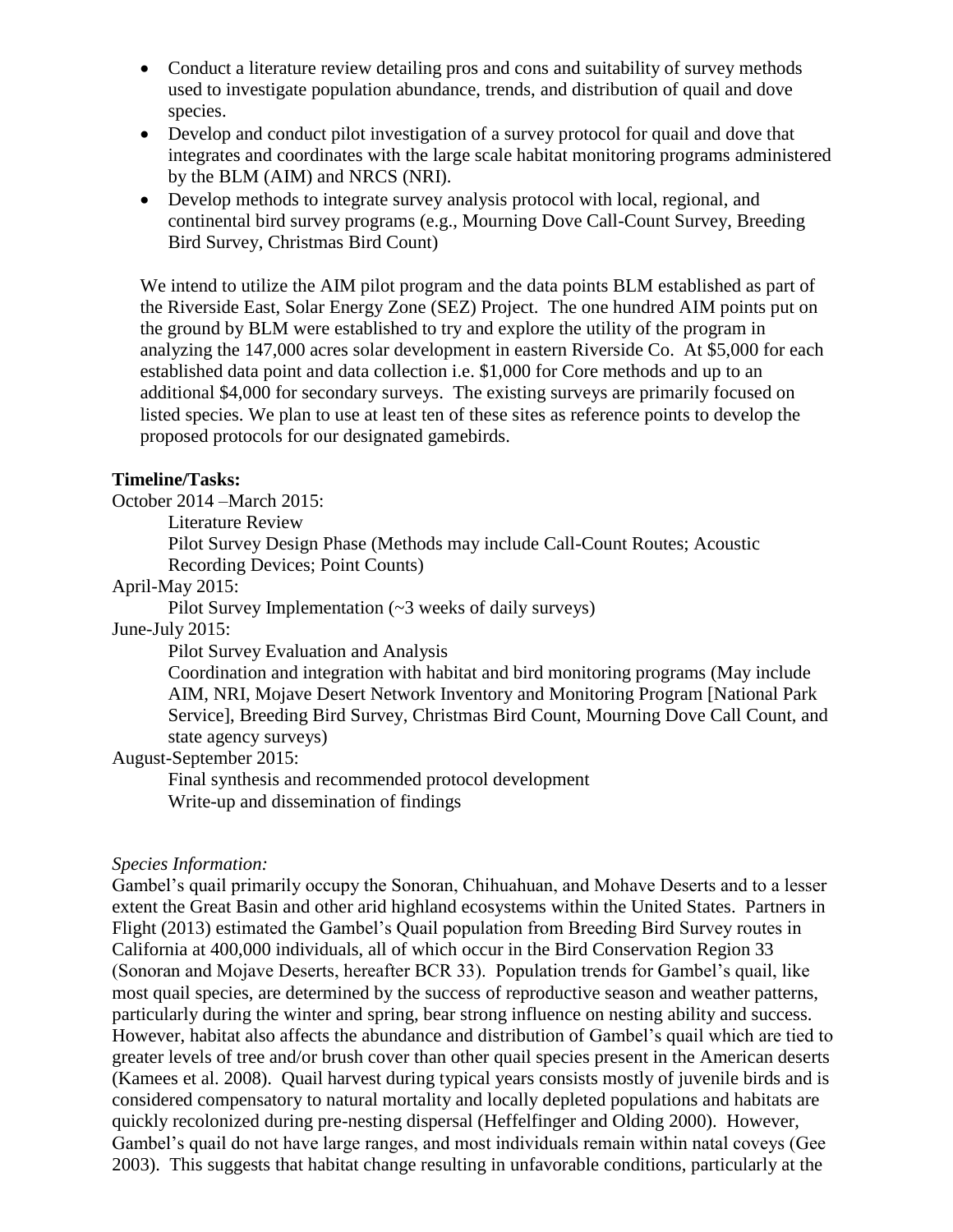margin of species' range where riparian systems are particularly important, may function as additive mortality that fragments or contract population ranges (Kamees et al. 2008). California quail are wide spread but in southeastern California occupy mixed desert grassland and shrublands typically west- and northward of Gambel's quail at higher elevations that receive more rainfall. A narrow band of hybridization occurs between the two species in southern California (Gee 2003). The California quail population estimate generated from Breeding Bird Survey data for the BCR 33 by the Partners in Flight is 120,000 individuals all of which occurred in California (Partners in Flight 2013). Home ranges and movements of California quail are larger than for Gambel's quail including greater seasonal shifts between summer and winter ranges (Zornes 2008). These factors could suggest that local habitat change may have less immediate on California quail populations, but also that effects of habitat change may not be directly evident and necessitate investigation across seasons.

Mourning doves are a migratory game bird which results in seasonal changes in abundance and distribution of doves in desert environments (Weathers 1983). Population abundance estimated by Breeding Bird Survey data estimates 1,000,000 mourning dove in the California portion of BCR 33 (Partners in Flight 2013). Populations of mourning doves have declined significantly since inception of the Breeding Bird Survey, but declines nearly stabilized between 2002 and 2012 (Sauer et al. 2014). Similar findings are evident within California from the national Mourning Dove Call-Count (Seamans et al. 2012).

White-winged doves in California occur in the Sonoran and Colorado Deserts. Populations of white wing doves are concentrated in Arizona where population declines have occurred, mostly likely due to former loss of large nesting colonies, habitat destruction, possible overharvest, and change in agriculture practices (Rabe and Sanders 2010). White wing dove populations in California are limited to the Sonoran Desert and include an estimated 400,000 individuals.

#### **Expected Benefits:**

Proactive approaches to managing gamebirds are facilitated by establishing how the resources (e.g., habitat quantity and quality, foods) and risks to individuals and populations co-vary with population changes. Methods that incorporate risk analysis (McComb et al. 2010), habitat restoration and enhancement (Morrison 2002), and weather patterns (Cattadori et al. 2000) into population monitoring provide a link to the mechanisms of population change and provide agencies with more flexibility and greater certainty when managing gamebird species. One impediment to establishing an effective proactively based monitoring plan is the ability to characterize and catalog relevant environmental conditions over large spatial and temporal scales in a meaningful and standardized way. Fortunately, a suite of large scale habitat monitoring programs have recently been proposed (BLM Assessment, Inventory and Monitoring Strategy [AIM], NRCS National Resources Inventory [NRI]; USDA In Press) and implemented that offer the opportunity to leverage and collaborate with existing efforts. Additionally, advancements in technology (e.g., remote sensing and acoustic recording devices) may allow modified survey protocols to be conducted more extensively and less expensively than prior efforts.